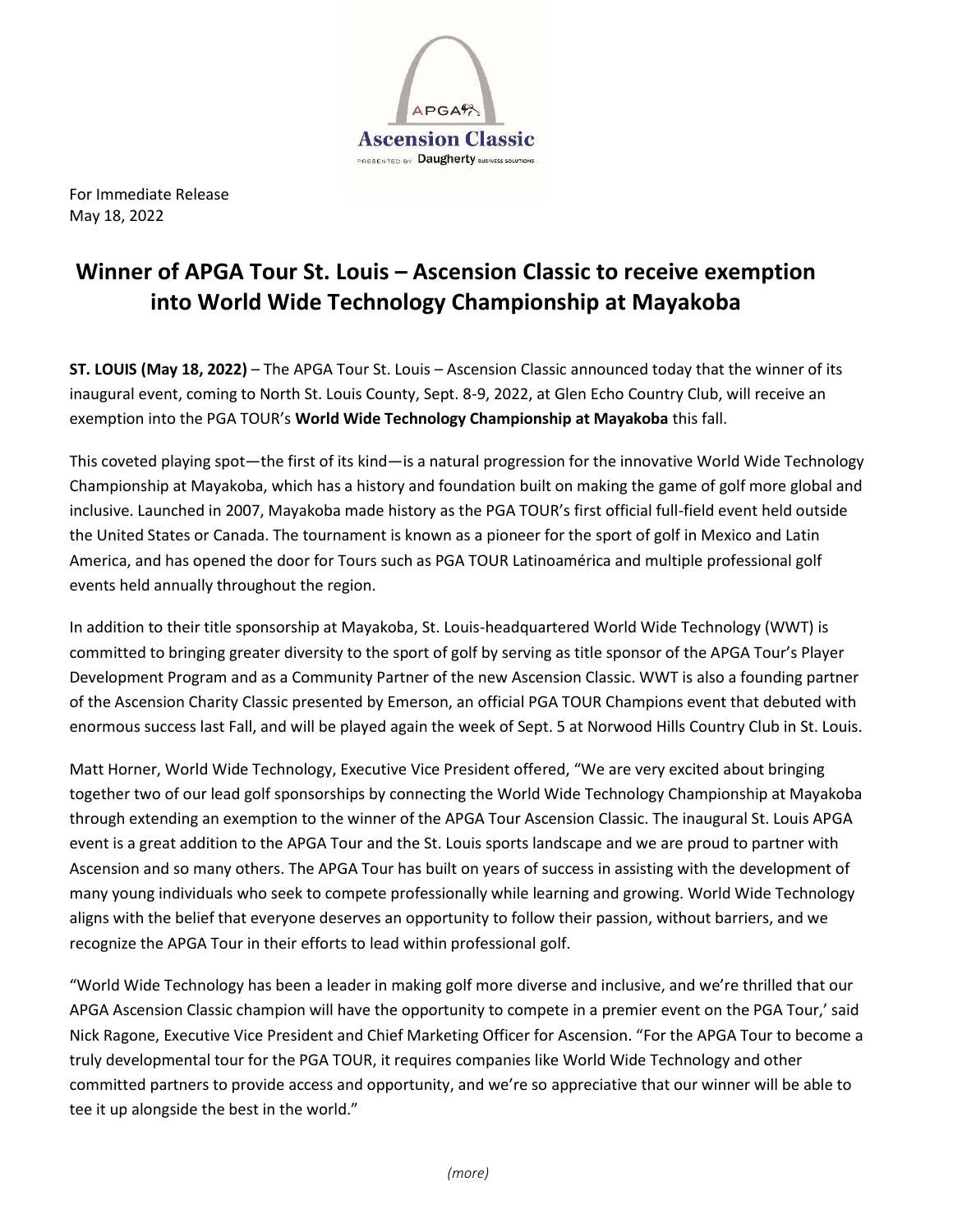# *Winner of Ascension Classic receives exemption into PGA TOUR event Page 2, May 18, 2022*

While the PGA TOUR Champions stars are teeing it up at Norwood Hills, the potential stars of tomorrow on the APGA Tour will be showcased less than three miles away at historic Glen Echo, which was established in 1901 and is known as the venue that last hosted golf in the Olympic Games in 1904, before golf made its triumphant return to the Summer Olympics in 2016.

At the confluence of golf history and golf's future will be the Ascension Classic, and at stake is a highly coveted spot in an official PGA TOUR event, the World Wide Technology Championship at Mayakoba, Oct. 31–Nov. 6, 2022, at El Camaleón Golf Club at Mayakoba in Playa del Carmen, Quintana Roo, México.

WWT, a \$14 billion technology solutions provider, was announced in July 2021 as title sponsor for the World Wide Technology Championship at Mayakoba in a seven-year partnership with the PGA TOUR that extends through 2027.

"Since our founding in 2007, we have strived to grow the game of golf and provide opportunities for players to pursue their dreams of reaching the PGA TOUR," said Joe Mazzeo, Tournament Director for the World Wide Technology Championship at Mayakoba. "For many years, we have keenly supported players from Mexico, Latin America, and all over the world with exemptions to tee it up against the world's best here at Mayakoba. And now, thanks to our title sponsor, World Wide Technology, we are glad to extend an invitation to the champion of the APGA's new event in St. Louis, and honored to support the APGA Tour's Player Development Program."

The Ascension Classic will be the first tournament in the APGA Tour's Fall Series, a string of four events in St. Louis, Philadelphia, Atlanta and Los Angeles, that are part of the Tour's 2022 schedule of 17 events offering over \$700,000 in prize money.

The APGA Tour, established in 2010, is a non-profit organization with the mission to prepare African American and other underrepresented golfers to compete and win at the highest level of professional golf—both on tour and in the golf industry. This is accomplished through professional tournaments, career development and mentoring.

With one of the APGA's missions being to ease the financial burden associated with golf, support from Ascension and World Wide Technology will help ensure that players have access to the tools and support they need to better focus on their career path and development in the game.

"We are thrilled that the winner of our new APGA Tour event in St. Louis will get an exemption into the World Wide Technology Championship at Mayakoba," said Ken Bentley APGA CEO. "It will add another level of excitement to what will be one of the top events of the year for our players."

The Ascension Classic and the Ascension Charity Classic presented by Emerson share like-minded philanthropic goals, as both events provide a vehicle for increased support of the local community and a desire to grow the game of golf. The inaugural Ascension Charity Classic presented by Emerson raised more than \$1 million for St. Louis charities in just its first year.

Ragone joined Jim Kavanaugh, Co-Founder and CEO, World Wide Technology, and other top CEOs and Executives in the St. Louis business community earlier today for "Sending A Message," a forum to discuss how top organizations in St. Louis are prioritizing and investing in inclusivity and diversity, accelerating community transformation and building trust among their workforce.